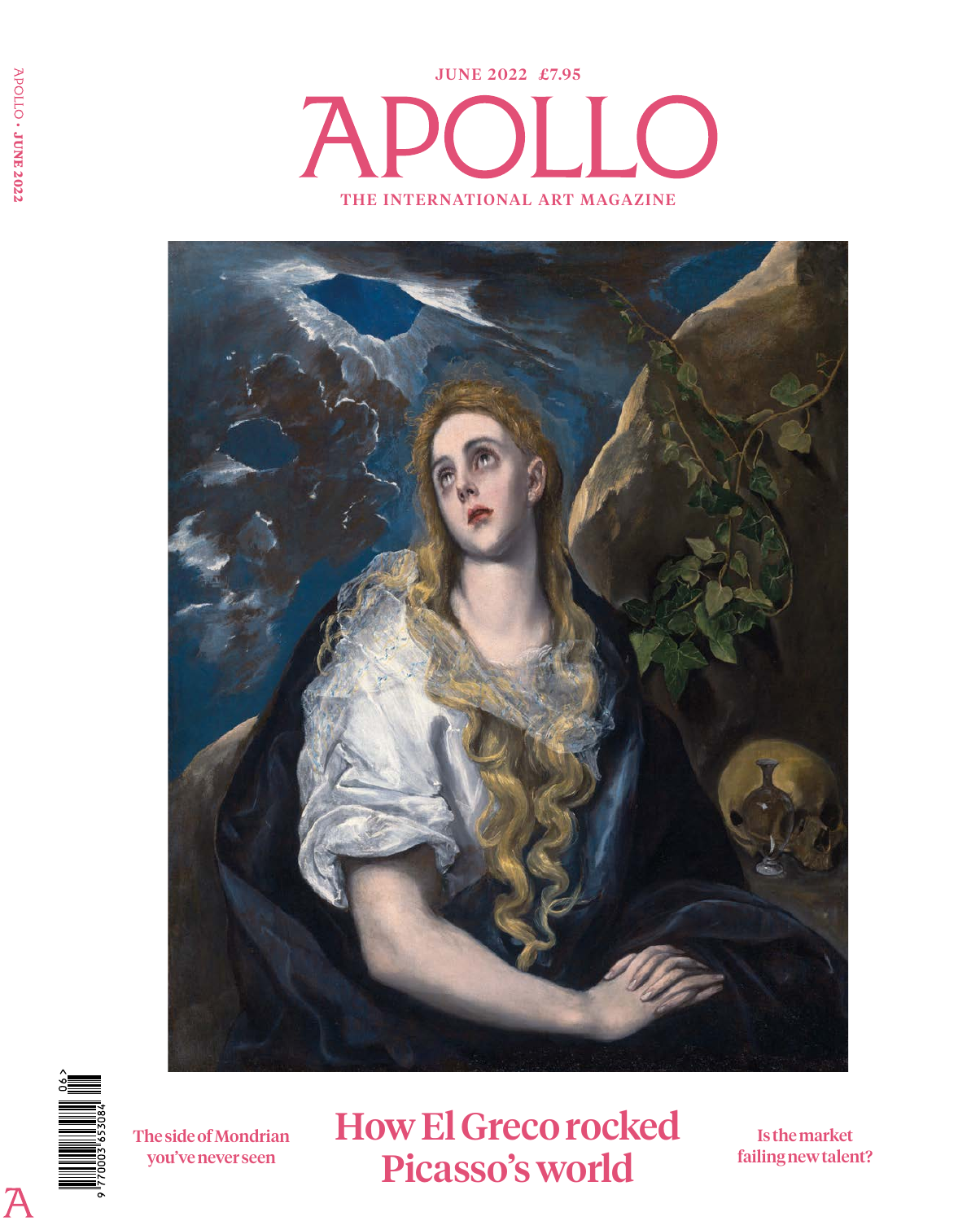### **Around the Galleries** BRAFA

Despite its position in this summer's packed calendar, the Belgian art fair is confident in its unique offering, writes *Samuel Reilly*



1. Saint George Killing the Dragon, late 16th century, Spain, painted wood, ht 135cm. Chiale Fine Art at BRAFA

 $\sum$  russels is not London or New York,'<br>says Beatrix Bourdon, managing director of BRAFA. This month, as the art says Beatrix Bourdon, managing direcworld prepares for an almighty heave to clear the logjam of cancelled and postponed events that built up over the course of the pandemic, the veteran Belgian art fair – usually held in January – finds itself in the unusual position of jostling for attention with TEFAF Maastricht and Art Basel. Bourdon acknowledges that the situation is far from ideal: 'For the galleries especially it has been difficult. No fairs for two years and suddenly they're having to choose between them!'

Yet in the face of new competition, Bourdon is confident about BRAFA's prospects – 115 dealers have signed up this year, 34 of which are exhibiting at two fairs at once. 'We are grateful to all our galleries for remaining faithful to BRAFA,' says Bourdon. 'We have an advantage over other fairs in focusing on the European market: we're not depending on money from Russia, or Asia, or America. And Belgium is a nation of art collectors – they will keep the faith, too.'

While the fair moves to a new home this year, at the Brussels Expo – a more spacious prospect than Tour & Taxis, where it had taken place since 2002 – the quality of the work on show remains refreshingly familiar. A particular highlight comes courtesy of Chiale Fine Art – a remarkable polychrome wooden sculpture of Saint George, made by a 16th-century Spanish artist as a tribute to the might of Philip II (Fig. 1). Depicting his horse rearing up over the dragon, as the saint readies his arm to strike the fatal blow with his javelin, this wonderfully dramatic piece was once a part of the Rothschild collection. Fine Flemish Old Masters come courtesy of Galerie Florence de Voldère, which provides a 17thcentury roundel by Abel Grimmer depicting Jesus and the Samaritan women, while Douwes Fine Art offers a typically jocular interior by David Teniers the Younger.

But the selling point of BRAFA has always been its eclecticism, with work from five continents spanning some 5,000 years not divided into sections, as other fairs do, but jumbled all together. Galerie Günter Puhze brings the marble head of a Cycladic idol, dating back to *c*. 2,700–2,300 BC, and Kevorkian presents a remarkable Luristan bronze finial, dating to the first millennium BC and taking the form of two winged ibexes. Highlights of the modern and contemporary work on show include an illuminated manuscript adorned with symmetrical abstract gouache paintings by the Surrealist poet Paul Éluard. Achieved by folding the paper in half, they illustrate a collection of his Resistance poems, published under a pseudonym in 1943.

'We don't want to imitate what other fairs do,' Bourdon says. 'BRAFA is BRAFA – it's quality, it's conviviality, it's eclecticism.' The new premises at the Brussels Expo offer a welcome chance for growth – 'Perhaps we will have 140, 150 dealers next year' – but Bourdon also makes it clear that the fair's strengths lie in its 'human side' and 'local image', which keep the faithful returning year after year.  $\bigcirc$ 

**BRAFA takes place at Brussels Expo from 19–26 May. For more details, go to www.brafa.art.**